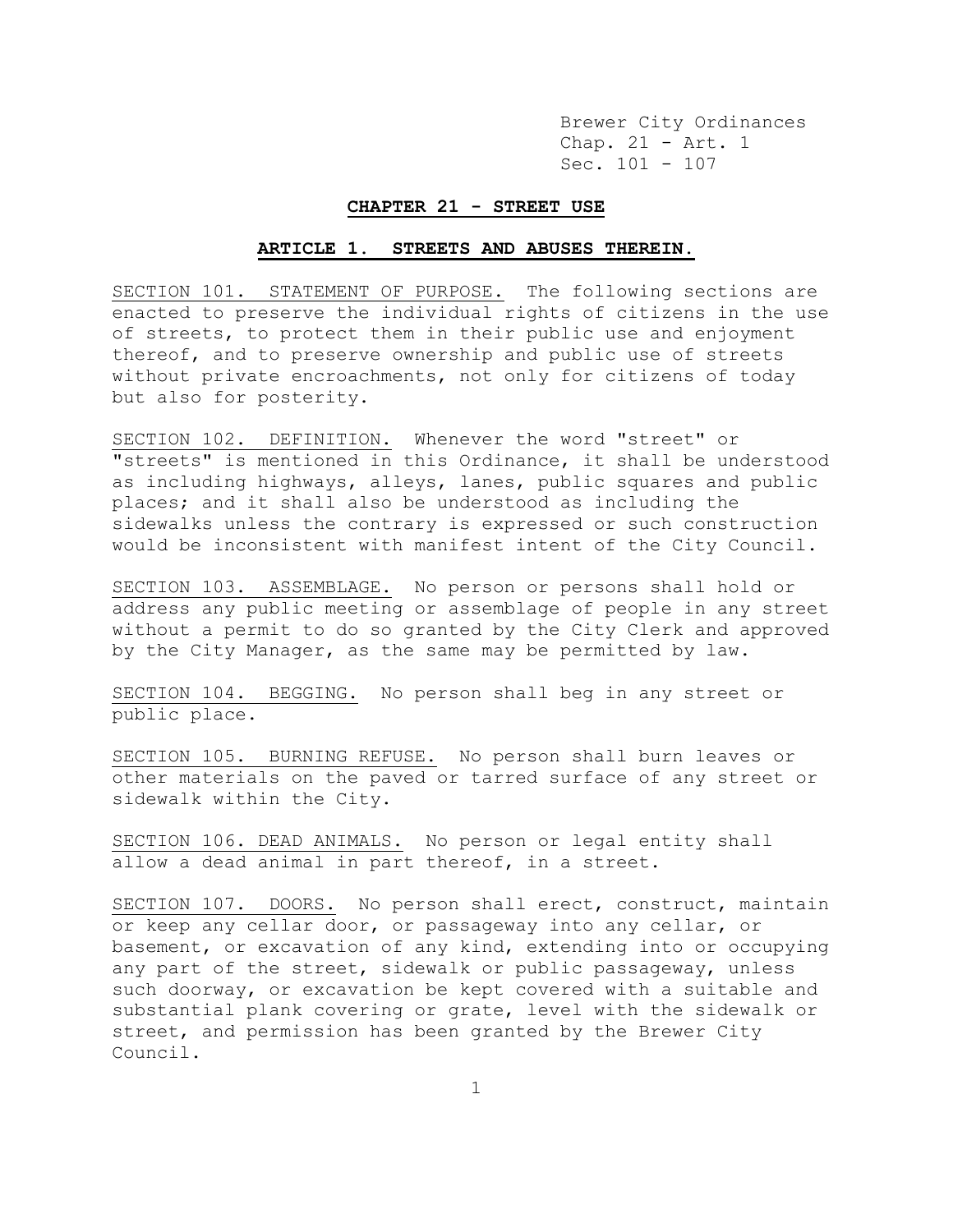Brewer City Ordinances Chap. 21 - Art. 1 Sec. 108 - 113

SECTION 108. DRAIN AND SEWER OPERATIONS. Every person who shall have obtained a permit to open or make or repair a drain in any street or other public place shall keep a good and sufficient fence or railing around the same during the whole time of making or repairing thereof, except when the laborers are actually at work.

SECTION 109. ENCUMBRANCE; BY BUILDING MATERIALS. No person shall occupy any street for the purpose of placing wood, lumber, bricks or any other material intended to be used in erecting or repairing any building on any land abutting on any of the streets or public places within the City, except in accordance with the terms of a building permit previously obtained, and any authorization thereunder by the Building Inspector.

SECTION 110. GAMING. No person shall expose in any street or public place, any table or device for the playing of any game of chance or skill, and no person shall play at the same, or at any unlawful game, in any street, town way or public place.

SECTION 111. LOITERING; ON STREET. No person shall loiter in any street or public place, or in the doorway of any store, after being ordered to move on by a police officer.

SECTION 112. MONUMENTS. No person shall remove or conceal any monument set as a street boundary in the City; whoever violates this section shall pay a penalty of Twenty-Five (\$25.00) Dollars. In case it becomes necessary for the City official or employee to remove or cover any such monument, he shall first notify the City Engineer that he may make such measurements and notes of the position of said monument as may be necessary for its accurate replacement at any time.

SECTION 113. NOTICES. No person shall deface or tear down any public notice, ordinance or advertisement posted in a street or public place by any public official in the performance of his duties.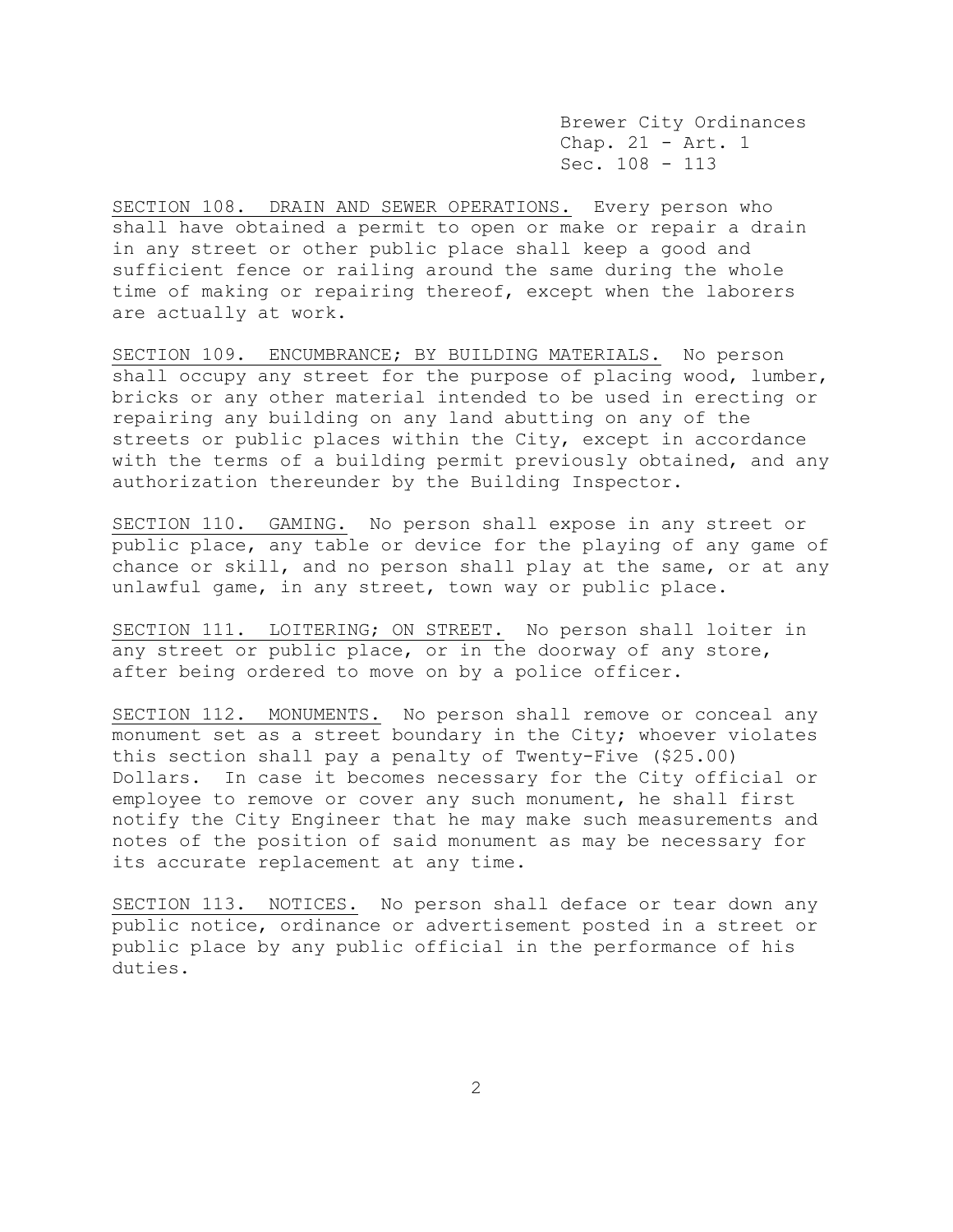Brewer City Ordinances Chap. 21 - Art. 1 Sec. 114 - 116

SECTION 114. OBSTRUCTIONS. No person or legal entity shall erect, set up or maintain any portico, platform or doorstep extending into any street. And all such obstructions shall be removed, or notice from any police officer or the Code Enforcement Officer. Provided, that this Section shall not

apply to any doorstep that shall extend not more than one foot from the buildings to which they belong, into such street. This prohibition shall not extend to any goods and articles or merchandise that may be exposed or exhibited for sale in front of any shop provided that: (1) the articles do not extend into or upon a public sidewalk to the extent that there is less than four (4) feet of the sidewalk available for pedestrian use; (2) the goods and articles and merchandise not remain on the sidewalk after the business is closed for the day; (3) that the owner of the business obtain a permit from the city clerk for such display and sale and that the permit be limited to a period of seven consecutive days in any one month; and (4) the owner of the business cease operating on the sidewalk upon demand of the Brewer Police Chief or his designee.

SECTION 115. PAINT ON SIDEWALKS. No person shall paint or cause to be painted, any sign, advertising or any other matter upon the street or apply paint thereto for any purpose in any manner, except such paint as may be applied under the direction of a public official or employee for public purposes. This shall not apply to utilities required to locate and mark underground facilities pursuant to the Maine Dig State Law.

SECTION 116. PLAYING BALL ON STREET. No person shall, within the limits of any public street or highway in the City, play at any game of ball, snowball or any other game, amusement or exercise interfering with the convenient and free use of such street or highway by any persons traveling or passing along the same.

3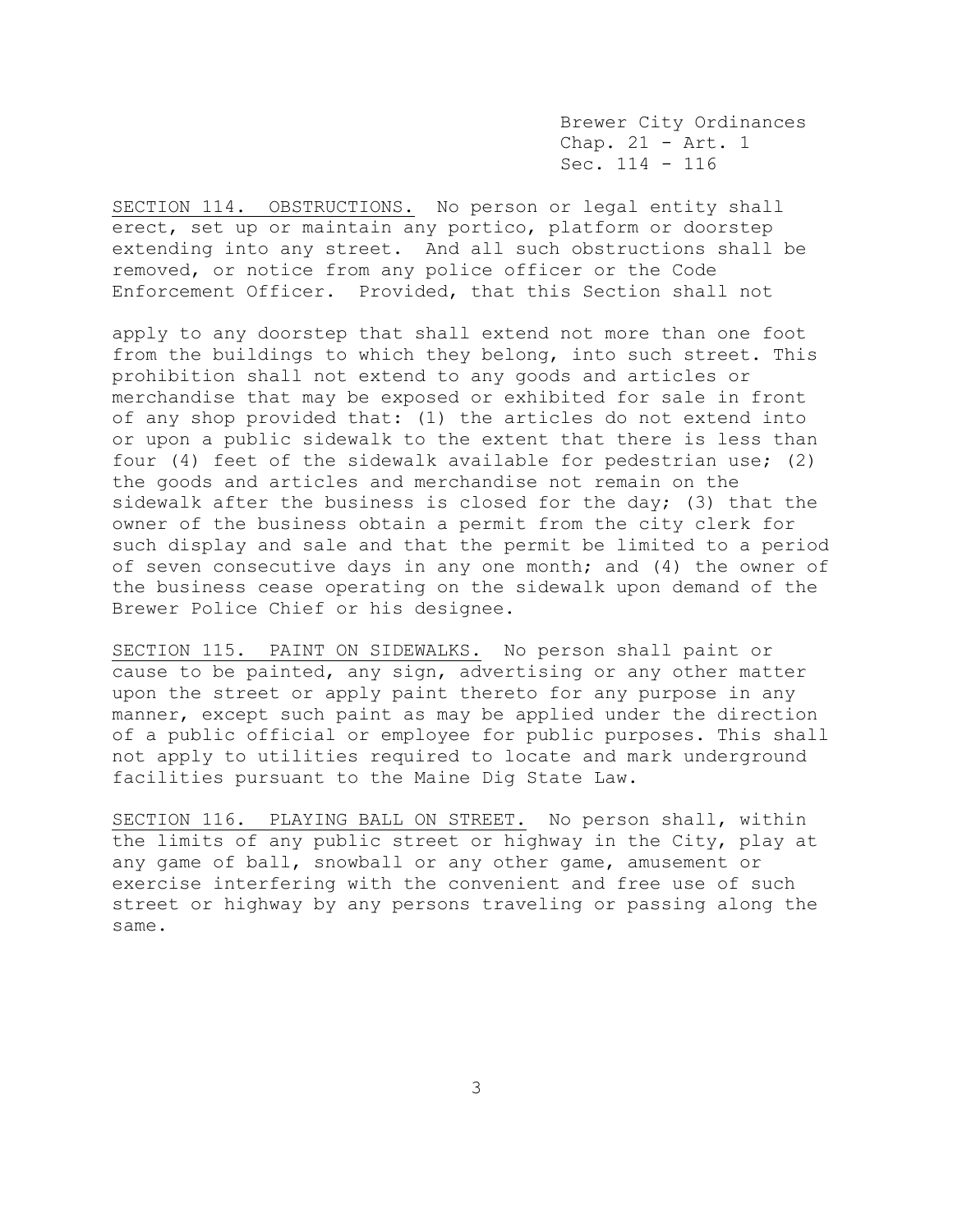Brewer City Ordinances Chap. 21 - Art. 1 Sec. 117 – 121

SECTION 117. REFUSE; PLACING ON STREET OR BRIDGE. No person shall throw or place, or cause to be thrown or placed upon any street or bridge, any tracks, nails, wire, scrap metal, glass, crockery or other substance injurious to the feet of persons or animals or to tires or wheels of vehicles. Whoever accidentally, or by reason of an accident, drops from his hand or vehicle any such substance upon any street or bridge shall forthwith make all reasonable efforts to clear such street or bridge of the same.

SECTION 118. ROCKS, STONES OR OTHER OBSTRUCTIONS Whoever places rocks, stones or other obstructions in a traveled road, and leaves them there shall, upon conviction thereof, be fined not less than fifty dollars (\$50.00) or more than one hundred dollars (\$100.00).

SECTION 119. REFUSE. Whoever deposits or dumps refuse or waste material of any kind within the limits of any public way, except upon written authority of the City Council shall, upon conviction thereof, be fined not less than fifty dollars (\$50.00) or more than one hundred dollars (\$100.00).

SECTION 120. PLACING SNOW OR ICE ON CITY STREET OR SIDEWALKS. No person shall place any snow or ice on any City street or sidewalk or upon any public way, square, park, lane or other city-owned area. Whoever violates this section shall, upon conviction, for each offense, be subject to a fine of not more than One Hundred (\$100.00) Dollars.

SECTION 121. SIGNS; STREET NAME. No person shall injure, damage, deface, break, take down or remove, or in any manner interfere with any street-name sign placed in a street under authority of the City Council, except a public official or employee for repair or replacement purposes. No person shall place any street-name signs on any street except by authority of the City Council.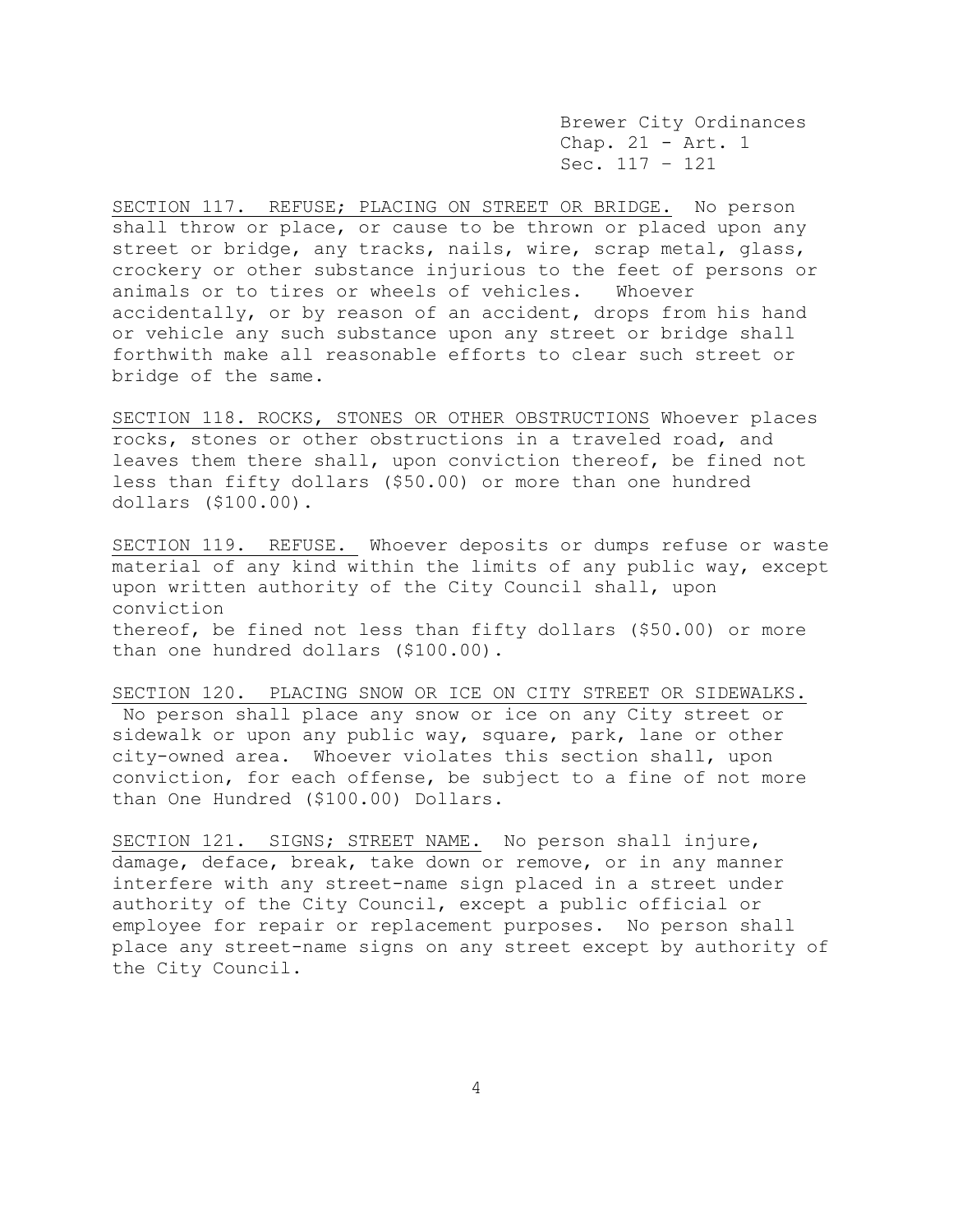Brewer City Ordinances Chap. 21 - Art. 1 Sec. 122 – 123

SECTION 122. SIGNS OF WARNING; NO INTERFERENCE WITH. No person shall damage, interfere or meddle with, remove, throw down, destroy or carry away from any street or public place, any lamp, or other light, barricade or danger signal, erected and placed therein for the purpose of guarding or enclosing unsafe or dangerous places or giving warning or notice thereof.

SECTION 123. WIRES. No person, company or corporation, either acting as principal agent or employer, shall attach to any tree within the limits of the streets, any wires or attachments for the purpose of securing wires, nor stringing any uncovered wires so as to rest upon or against any trees or limbs of trees, without first obtaining a permit from the City Manager.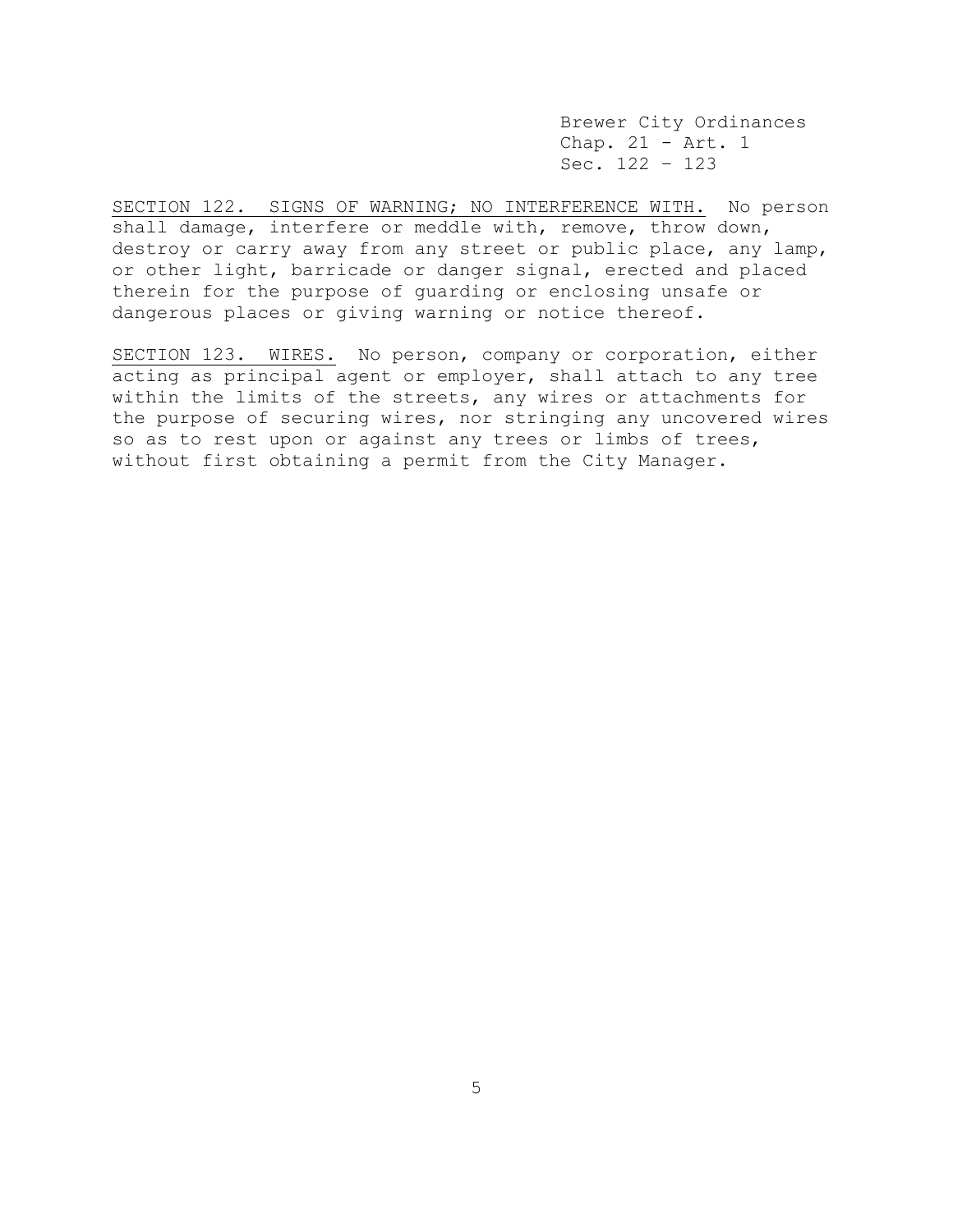Brewer City Ordinances Chap. 21 - Art. 2 Sec. 201 - 203

### **ARTICLE 2. SIGNS AND OTHER STRUCTURES.**

SECTION 201. No person shall erect, cause to be erected or maintain any monument, boundary stone, curb stone, stepping stone, tree, lamp post, post, hydrant, supporting poles for any awning, marquee, or other temporary or permanent structure over any street or sidewalk or any other object placed within the limits of any road, way or street, except by permission of the City Council.

SECTION 202. SAFETY REQUIREMENTS. Any awning, shade, marquee or other structure, other than signs as herein designated, extending over such sidewalk or street shall be of acceptable design, and shall be safely and securely constructed, erected, fastened, supported and maintained so as in no way to endanger, obstruct or incommode travel and all such awnings, shades or marquees shall, whenever practicable, extend to the outside edge of the sidewalk

and no part thereof, except supports from the ground, shall be less than eight (8) feet above the level of such a sidewalk or street.

SECTION 203. LICENSE. Such awnings, shades, marquees or other permanently fixed structures, designated in the preceding Section 203 hereof, shall be permitted only when duly licensed by the City Council upon application, and the issuance of such license shall be conditional upon the licensee agreeing in writing to indemnify and save harmless the City against all loss, cost, damage or expense occurring by reason of the erection or maintenance of said structure and sureties may be required in the discretion of the City Council; and such license is revocable by said Council for cause at any time.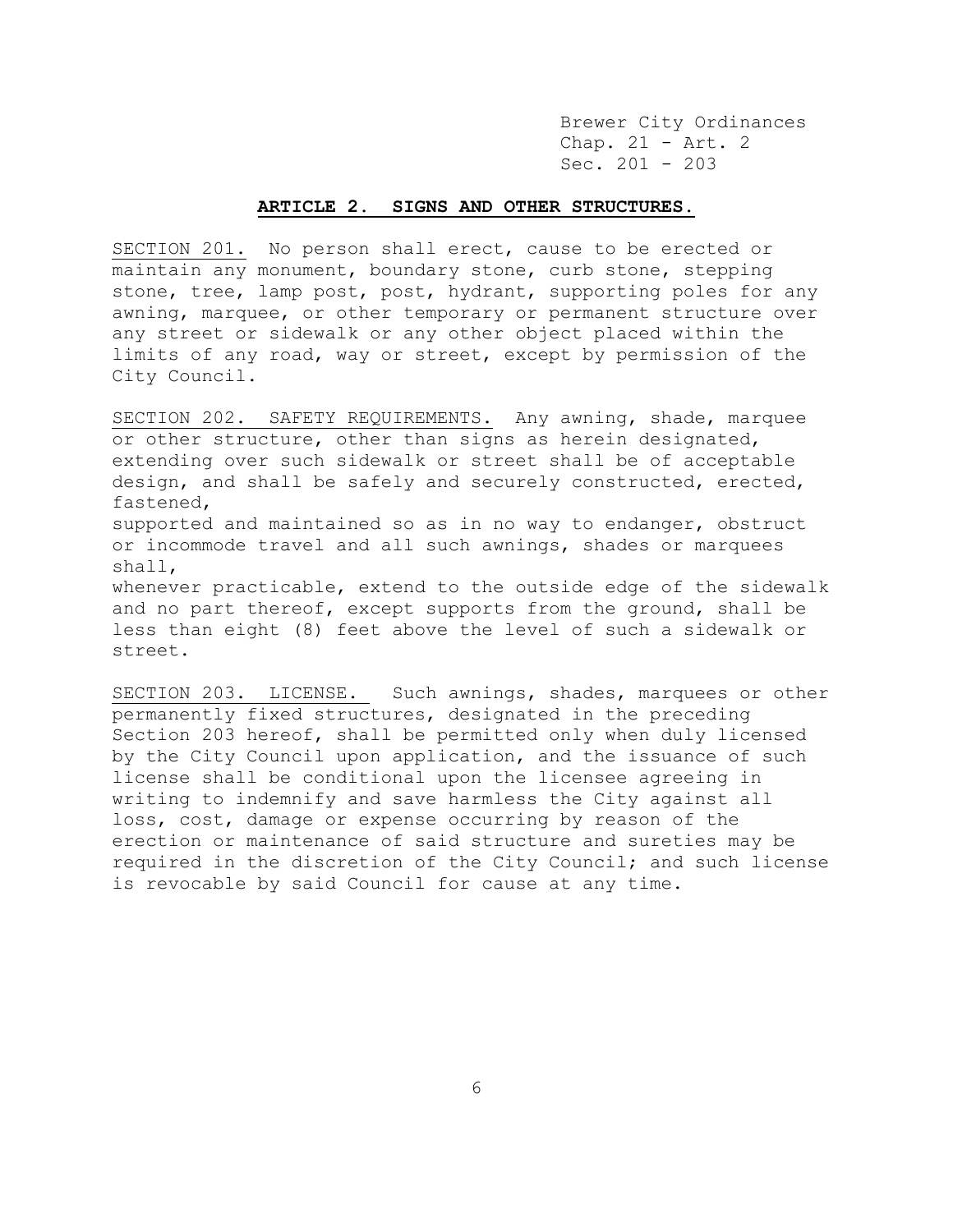Brewer City Ordinances Chap. 21 - Art. 2 Sec. 204 - 207

SECTION 204. BANNERS OVER PUBLIC STREETS. Notwithstanding the provisions of sections 201, 202 and 203 of this Article, the City Manager may grant permission to any bona fide nonprofit charitable, educational, patriotic, religious, veterans' or fraternal organization to erect banners over public streets at such locations and affixed to such supports as the City Manager may designate.

No banner so erected shall be allowed to remain over public

streets for longer than Thirty (30) consecutive days. The City Manager may extend the time allowance for an additional Thirty (30) consecutive days to the same group or organization.

SECTION 205. SIGNS OVER PUBLIC STREET. The provisions pertaining to signs over public streets and sidewalks as set forth in Chapter 28 of the City of Brewer Charter, Codes and Ordinances entitled "Sign Ordinance" shall govern the installation and maintenance of such signs.

SECTION 206. AWNINGS AND SHADES. No person shall place or affix any awning or shade before any house, shop or store in the City which shall project over any street, nor retain any awning or shade already so placed or affixed after twenty four hours notice to remove the same, given by the Chief of Police or any police officer or the Code Enforcement Officer, unless such awning or shade shall be safely affixed to the building above, and be, in the lowest part thereof as to metal work, not less than eight (8) feet above the street under it.

SECTION 207. HAND-BILLS. No person shall distribute handbills, dodgers, advertising cards, or paper of any kind, in any street, land, public square, or other public grounds, so that the same shall remain therein, nor shall the same be attached to trees, posts or utility poles within the City. Handbills, dodger advertising cards or paper is attached can be removed by a municipal employee at the direction of the City Manager.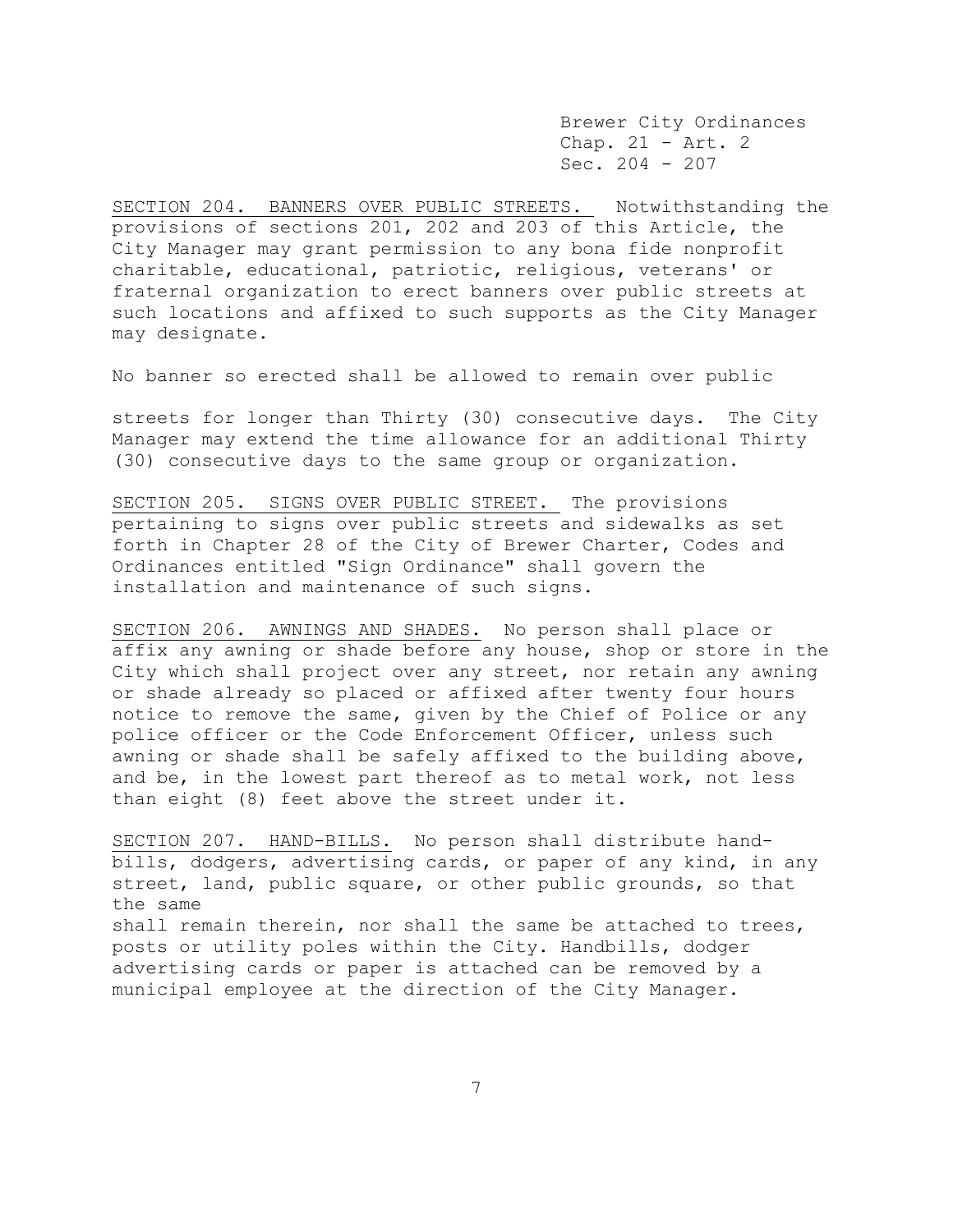Brewer City Ordinances Chap. 21 – Art 3 Sec. 301 - 305

# **ARTICLE 3. CONSTRUCTION OF ENTRANCES TO STREETS REGULATED.**

SECTION 301. PERMIT REQUIRED. It shall be unlawful to construct or maintain any driveway, entrance or approach within the right of way of any street without a written permit from the Code Enforcement Officer, and the application for said permit shall be submitted in such form as the Code Enforcement Officer may prescribe.

SECTION 302. All construction or maintenance work on such driveway, entrance or approach within the street line shall be done by the property owner or occupants at his own expense in conformity with such rules and regulations as to design, location and construction as are promulgated by the City Engineer for the adequate protection and safety of the traveling public and the Public Works.

SECTION 303. No permit shall be required for any existing driveway, entrance or approach unless the use, grade or location of the same is changed. If a driveway, entrance or approach is changed in use, location, grade, or improved, a permit shall be required.

SECTION 304. PENALTY. Whoever builds, constructs or maintains any driveway, entrance or approach providing access to a street without first obtaining said permit, or who otherwise violates any provision of this Article shall be punished by a fine of not more than One Hundred (\$100.00) Dollars. Each day that such driveway, entrance or approach shall remain in violation of the provisions of this Article shall be a separate violation. The City shall also be entitled to recover its reasonable attorney fees to prosecute the violation under this Article.

Section 305. DESIGN STANDARDS. Entrances shall be designed and constructed in accordance with Sections 607.5 & 906.4 of the Brewer Land Use Code.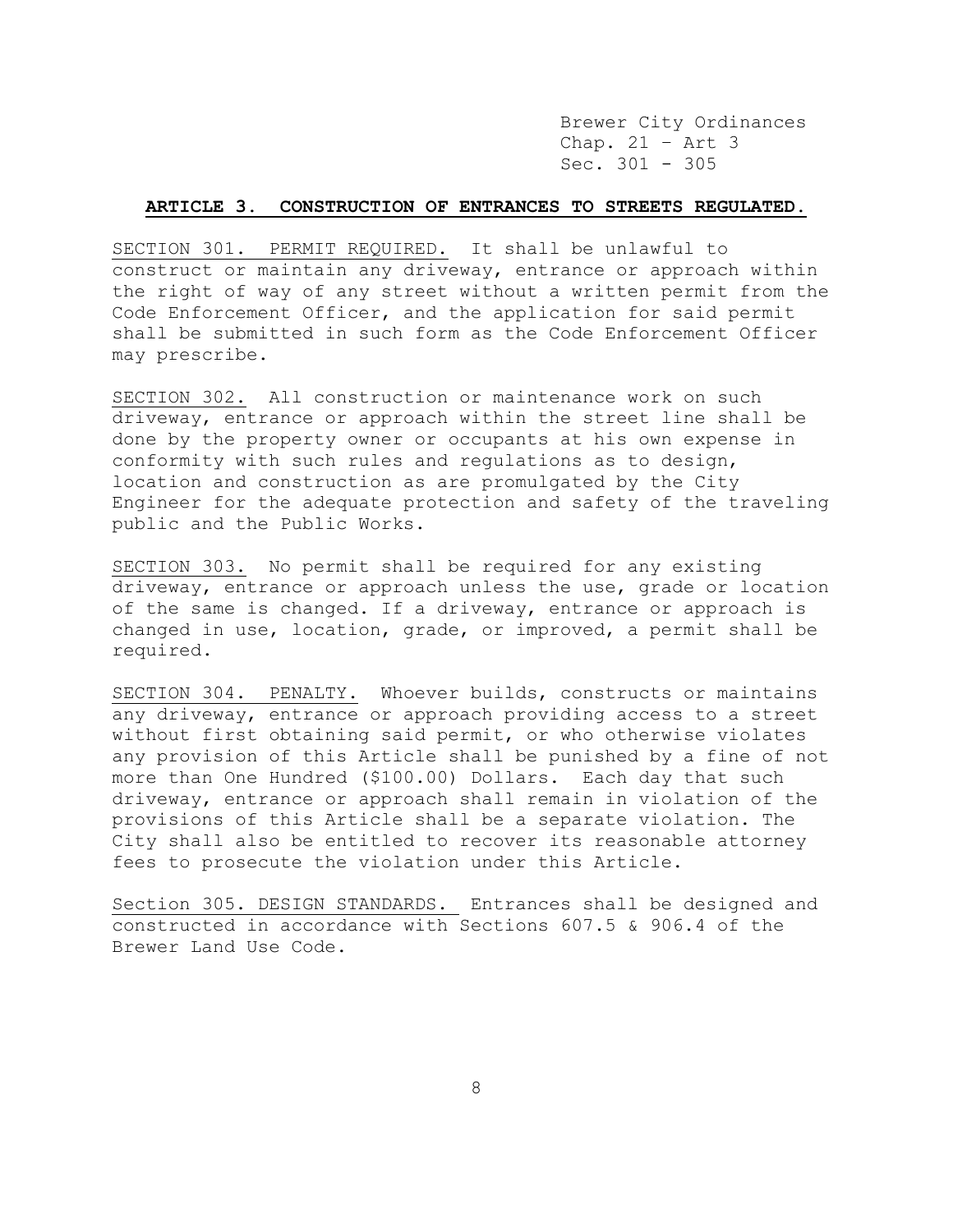Brewer City Ordinances Chap. 21 - Art. 4 Sec. 401 – 403

## **ARTICLE 4. DANGEROUS TREE/SHRUB ORDINANCE.**

SECTION 401. PREAMBLE. This Article is designed to promote the general welfare of the citizens of the City of Brewer and to provide for the public safety of its citizens and others who use the streets, roads, and sidewalks of the City of Brewer.

SECTION 402. DEFINITIONS. The terms, phrases and words used herein shall have the meanings provided herein. The word "shall"

is always mandatory. If a term, phrase, or word is not defined herein, it has been given the definition, which is promulgated in Webster's Seventh Collegiate Dictionary, copyright 1997, on file in the City Clerk's office. Terms, phrases and words not defined herein or in Webster's Seventh Collegiate Dictionary shall be

given their customarily understood meaning, with due regard to the context in which they are used and this ordinance as a whole.

SECTION 403. REPORTING TO THE CITY MANAGER. If the Superintendent of Public Works, or his agent, determines that any tree or shrub, which is located within seventy-five (75) feet, as measured at right angles, from the nearest boundary of a right-of-way or property owned or occupied by the City of Brewer and which contains a street, road and/or sidewalk, is dead, diseased, dying, overgrown, or weakened to the degree that it creates a potential hazard to the public use of the street, road and/or sidewalk or interferes with the visibility of any traffic control device or otherwise impairs traffic sight distance within this area, he shall notify the City Manager in writing of the following:

- a. location of the tree or shrub;
- b. apparent owner of the property on which the tree or shrub is located;
- c. the condition of the tree or shrub;
- d. proposed action to correct the potential hazard.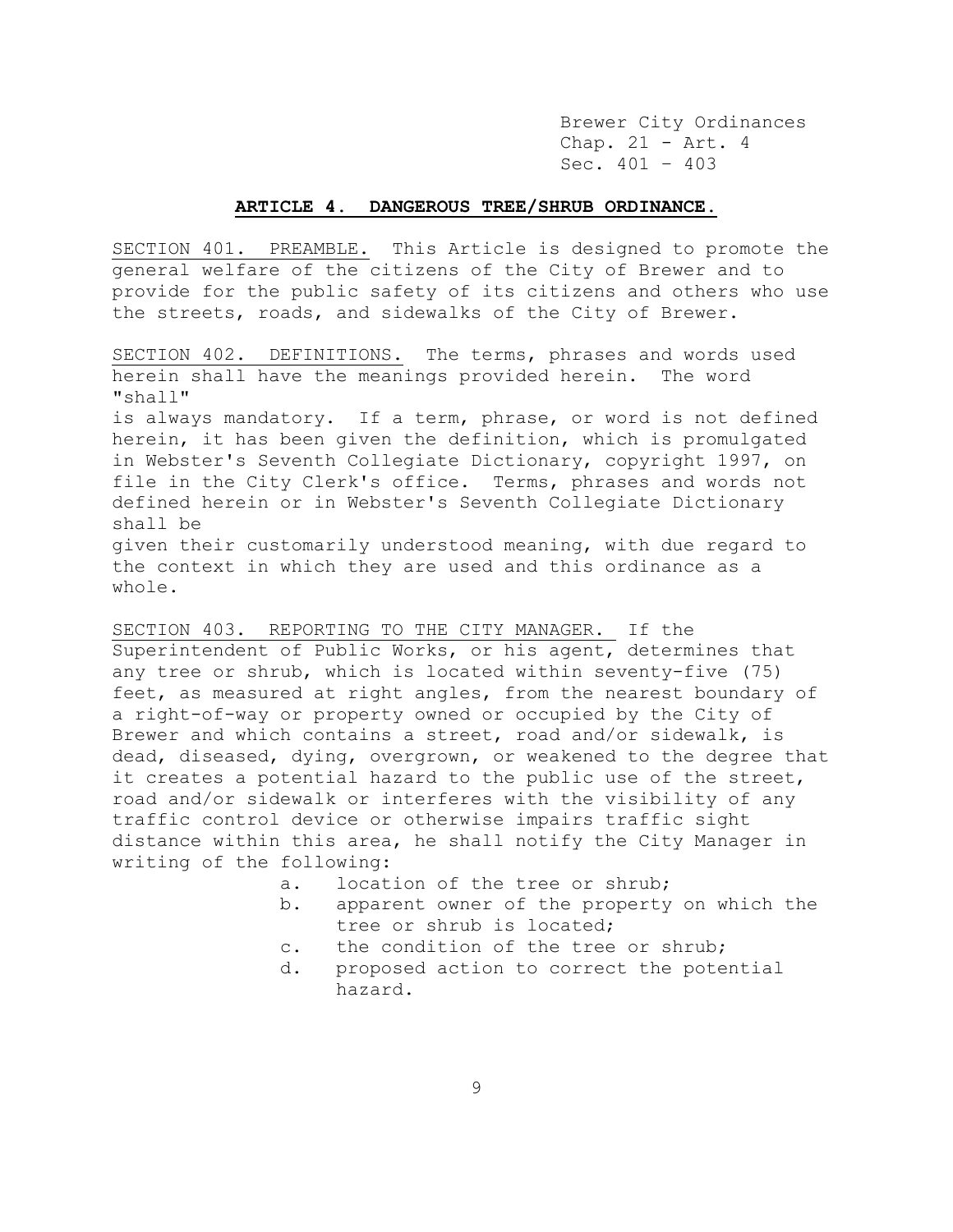Brewer City Ordinances Chap. 21 - Art. 4 Sec. 404 – 406

SECTION 404. INFORMING THE OWNER(S). The City Manager shall ascertain the names of the owner(s) of the property upon which the tree or shrub is located and notify each owner, if possible, of the problem and provide each owner, if possible, with a copy of the notification received from the Superintendent of Public Works or his agent. The City Manager shall request the hazard be removed within thirty (30) days from receipt of the notice by the owner.

SECTION 405. OWNER WITH UNKNOWN ADDRESS. If the City Manager is unable to ascertain the address of an owner, he shall request the City Council call a hearing, in accordance with Section 406 of this Article.

SECTION 406. HEARING. If the owner(s) does not remove the hazard within thirty (30) days or the owner cannot be informed as provided in Sections 404 or 405 of this Article, the City Manager shall request that the City Council call a hearing on the matter. If the City Council calls a hearing, the owner shall be given at least five (5) days notice of the hearing, either by written

notice to him, if his address is known, or by publishing a notice of the hearing in a newspaper at least five (5) days before the hearing. The City Manager shall provide to the City Council all of the information available to him. The City Council, by majority vote of those present and voting, shall establish the following:

- a. location of the tree or shrub
- b. apparent owner of the property upon which the tree or shrub is located;
- c. the condition of the tree or shrub;
- d. the action the Director of Public Works or his agent is to take to remove the potential hazard.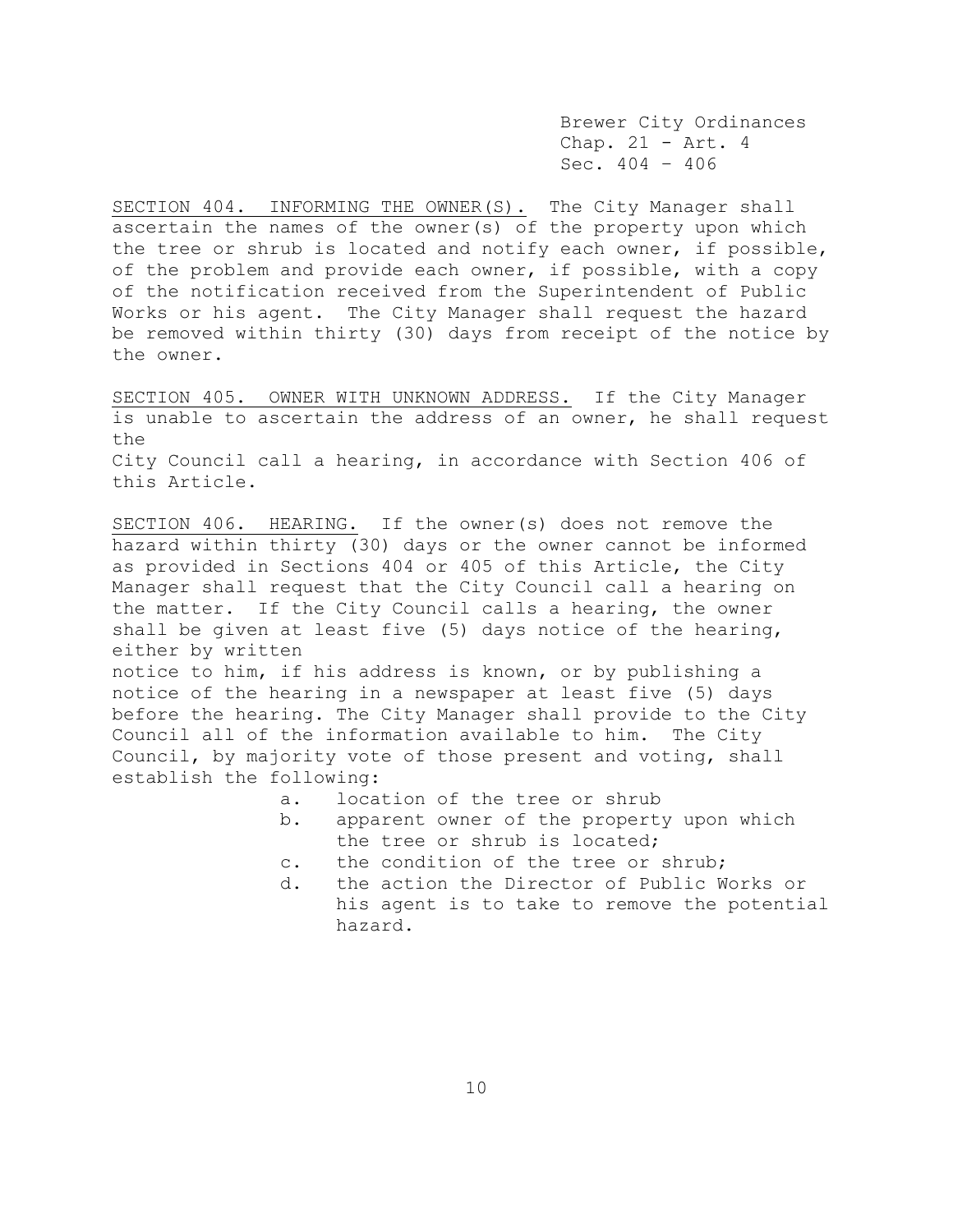Brewer City Ordinances Chap. 21 - Art. 4 Sec. 407 – 411

SECTION 407. NOTICE OF ACTION OF CITY COUNCIL. A written record of the finding and directive of the City Council shall be given to the owner, if his address is known, or by publishing said record in a newspaper at least five (5) days before the Superintendent of Public Works, or his agents, shall enter upon property of the owner.

SECTION 408. REMEDIAL ACTIONS BY THE SUPERINTENDENT OF PUBLIC WORKS. After notice has been given in accordance with Section 407, the Superintendent of Public Works, or his agents, shall have the right to immediately enter upon property with men and equipment to take the action directed by the City Council. The owner, lessee or occupant of the property shall have no cause of action against the City of Brewer, its agents or employees of the action taken to alleviate the danger.

SECTION 409. REIMBURSEMENT. The City of Brewer shall be entitled to recover from the owner(s) of the property the costs incurred by the City of Brewer in removing the potential hazard, in a civil suit, along with its reasonable attorney fees.

SECTION 410. EMERGENCIES. Not withstanding any other provisions of this article, if the Superintendent of Public Works, or his or her agent, determines that a shrub or tree causes immediate danger to the public use of a street, road or sidewalk, he or she shall, with the written approval of the City Manager, have the right to enter on the property with City Employees and equipment to take all of the steps that are necessary to alleviate the immediate danger. The owner, lessee or occupant of the property shall have no cause of action against the City of Brewer, its agents or employees, of the action taken to alleviate the immediate danger.

SECTION 411. LIABILITY FOR INACTIONS. Nothing in this Article shall create or extend liability of the City of Brewer for not taking any action under this Article.

11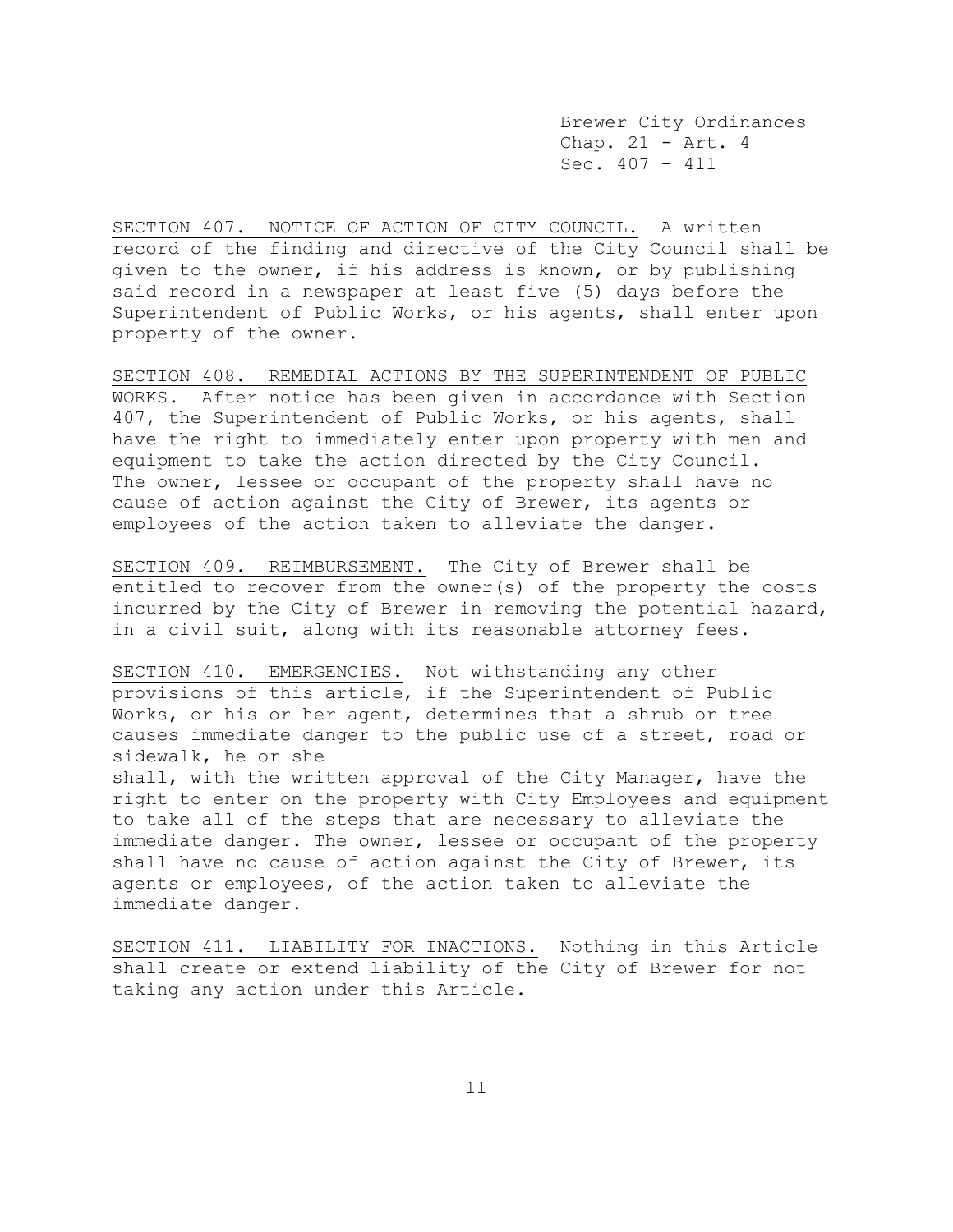Brewer City Ordinances Chap.  $21 - \text{Art. } 5$ 

# **ARTICLE 5. Naming of Streets, Roads, and Ways under the E-911 System** (#4)

The naming and signage of all streets, roads, and ways shall follow Chapter 50 of the City of Brewer Charter, Codes, and Ordinances.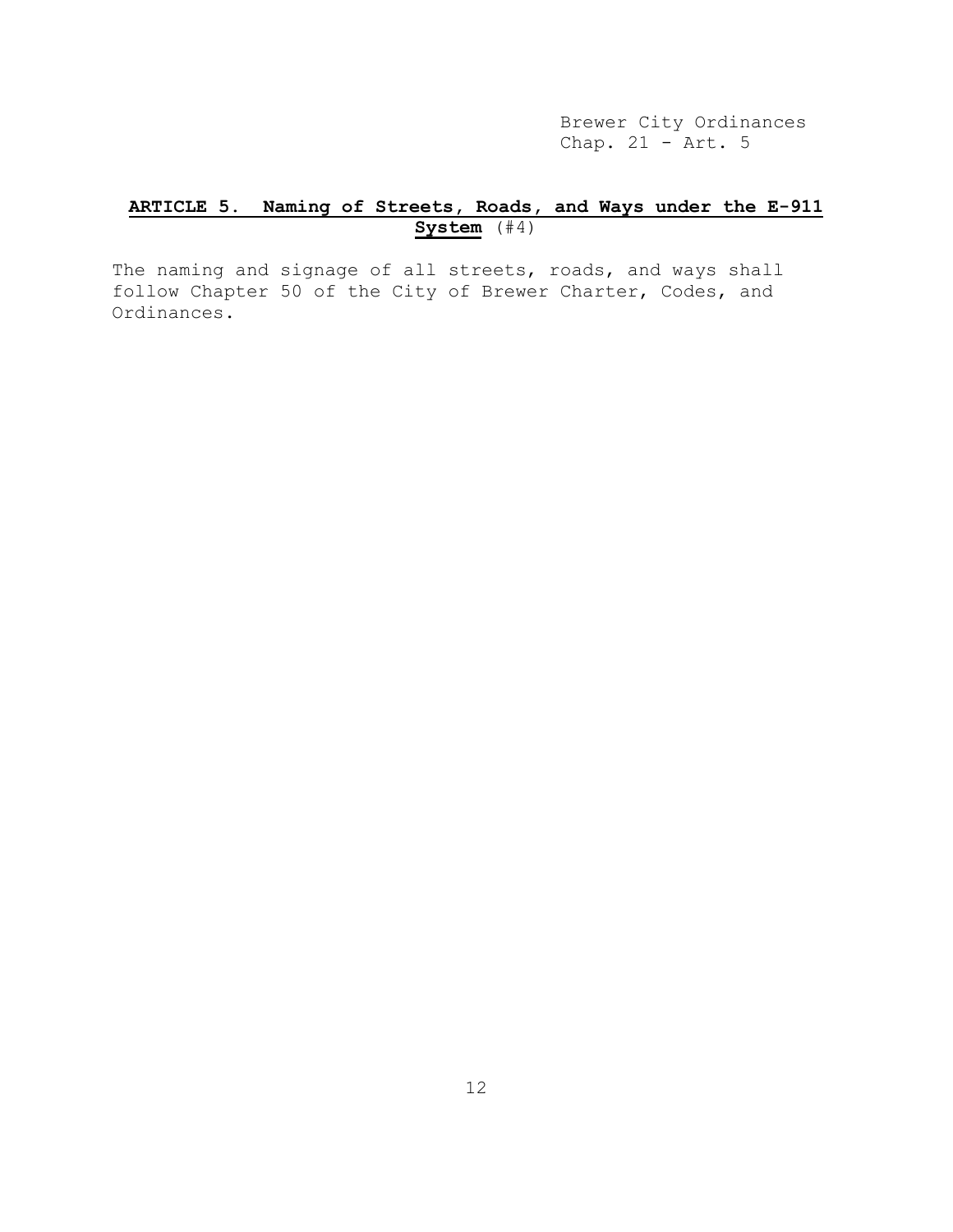Brewer City Ordinances Chap. 21 - Art. 6 Sec. 601 – 603

#### **ARTICLE 6. RESTRICTING VEHICLE WEIGHT ON POSTED WAYS**

#### Section 601. Purpose and Authority

The purpose of this "Article Restricting Vehicle Weight on Posted Ways" (hereinafter, the "Article ") is to prevent damage to city ways and bridges in the City of Brewer which may be caused by vehicles of excessive weight, to lessen safety hazards and the risk of injury to the traveling public, to extend the life expectancy of city ways and bridges, and to reduce the public expense of their maintenance and repair. This Article is adopted pursuant to 30-A M.R.S.A.§ 3009 and 29-A M.R.S.A. §§ 2395 and 2388.

#### Section 602. Definitions

The definitions contained in Title 29-A M.R.S.A. shall govern the construction of words contained in the Article. Any words not defined therein shall be given their common and ordinary meaning.

## Section 603. Restrictions and Notices (#2)

The City Engineer is authorized by the City Council, either permanently or seasonally, to impose such restrictions on the gross registered weight of vehicles as may, in the City Engineer's judgment, be necessary to protect the traveling public and prevent abuse of the highways, and designate the city ways

and bridges to which the restrictions shall apply.

Whenever notice has been posted as provided herein, no person may thereafter operate any vehicle with a gross registered weight in excess of the restriction during any applicable time period on any way or bridge so posted unless otherwise exempt as provided herein.

For temporary or seasonal postings the notice shall contain, at a minimum, the following information: the name of the way or bridge, the gross registered weight limit, the time period during which the restriction applies, the date on which the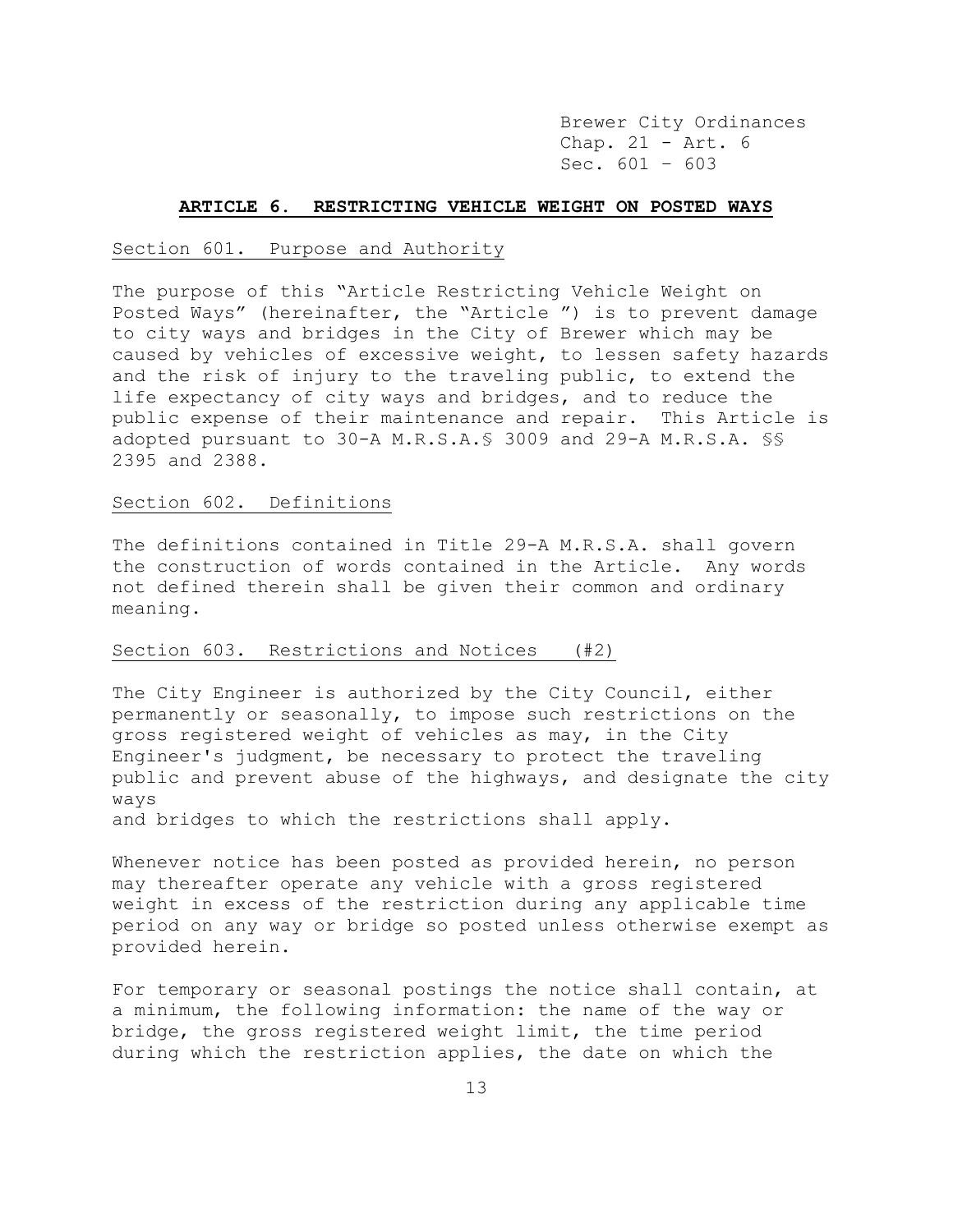Brewer City Ordinances Chap. 21 - Art. 6 Sec.  $603 - 603.1$ 

notice was posted, and the signature of the City Engineer. The notice shall be conspicuously posted at each end of the

restricted portion of the way or bridge in a location clearly visible from the traveled way.

Permanently posted roadways as described in Article 6, Section 603.1 of this Chapter of the Brewer City Ordinances shall be clearly, and in a permanent manner, posted at both ends of the roadway or section of roadway as described herein. The permanent postings shall read as follows "THRU TRUCKS LIMITED TO 34,000 LBS REG GVW". The actual weight limit in LBS posted on the signs may vary at the discretion of the City Engineer.

Whenever a restriction expires or is lifted, the notices shall be removed wherever posted. Whenever a restriction is revised or extended, existing notices shall be removed and replaced with new notices. No person may remove, obscure or otherwise tamper with any notice so posted except as provided herein.

## Section 603.1 Permanent Postings (#2)

The following roadways, or defined sections of roadways, shall have a permanently posted weight limit in excess of 34,000 pounds:

Day Road – all (North Main Street to Lambert Road) Lambert Road – all (Eastern Avenue to the Brewer/Eddington town line) Wiswell Road – all (Green Point Road to the Brewer/Holden town line) Eastern Avenue – from Pierce road intersection to the Brewer/Holden town line

Roadways, or sections of roadways, permanently posted in accordance with this section may also be temporarily or seasonally posted with more restrictive conditions, at the discretion of the City Engineer, in accordance with Section 603 of this Ordinance.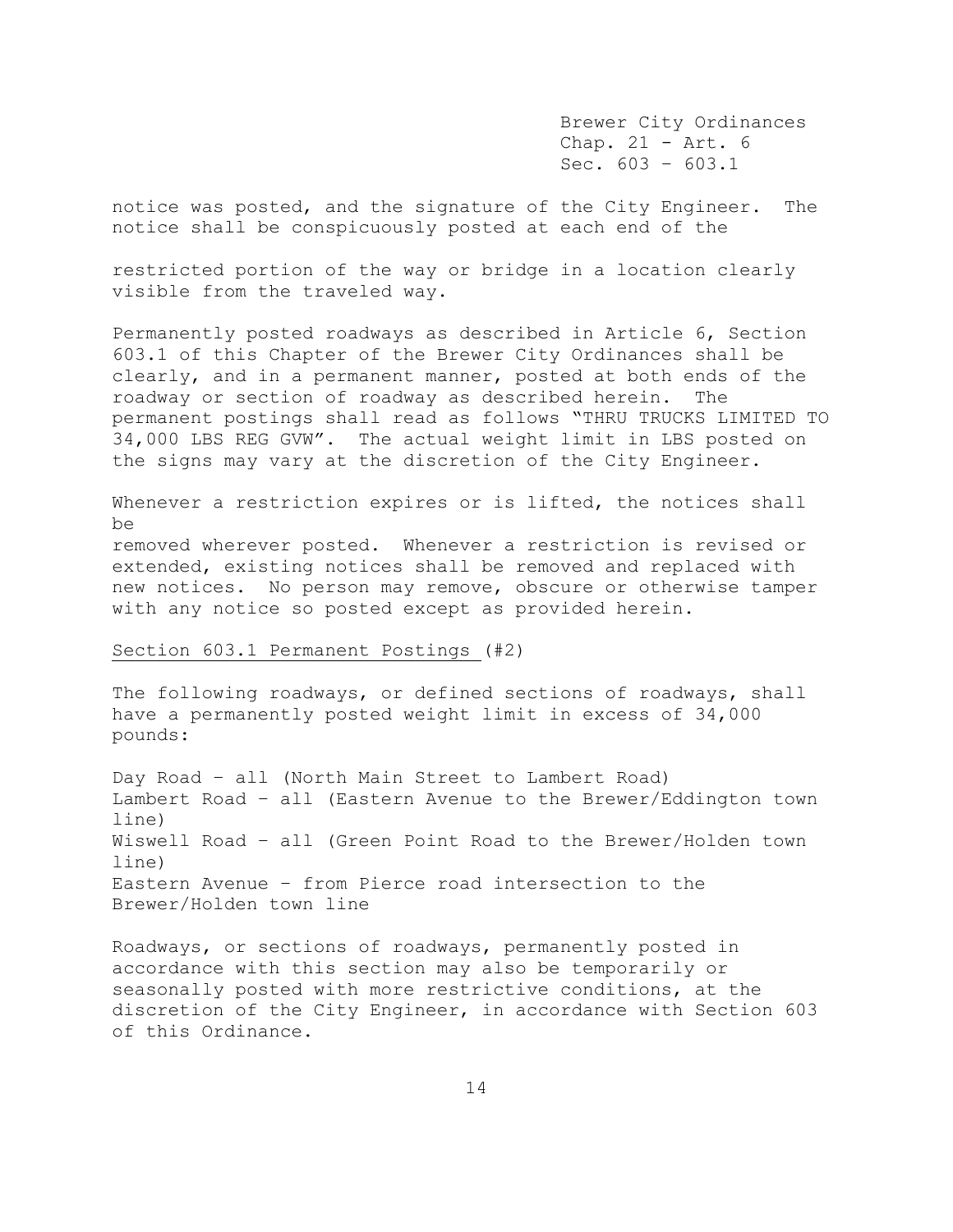Brewer City Ordinances Chap. 21 - Art. 6 Sec. 604

Section 604. Exemptions (#2)

Vehicles and conditions that are exempt from the Maine Department of Transportation's (MDOT) "Rules and Regulations Restricting Heavy Loads on Closed Ways" dated December 31, 1996 and amended on March 4, 1998, a copy of which is hereby incorporated as part of this ordinance, are exempt from this ordinance with the following exceptions:

A. The exemption for operation on solidly frozen highways as defined by MDOT's rules and regulations restricting heavy loads on closed ways, shall **not** apply in the City of Brewer.

B. It shall be a violation of this ordinance to operated any vehicle with a registered GVW in excess of the posted roadway, without a permit, regardless of the outside air temperature or the surface condition of the roadway.

C. The exemption, as defined by MDOT's rules and regulations restricting heavy loads on closed ways, for any vehicle or combination of vehicles operation at an actual weight of less than the posted limit, as determined by weighing the vehicle, shall not apply in the City of Brewer.

Compliance or violation of this ordinance shall be specifically and solely determined by the registered Gross Vehicle Weight (GVW) of the vehicle. Operating a vehicle at a weight less than the posted maximum registered GVW shall **not** be a defense to a violation of this ordinance when the registered GVW of the vehicle being operated on the roadway exceeds the posted limit.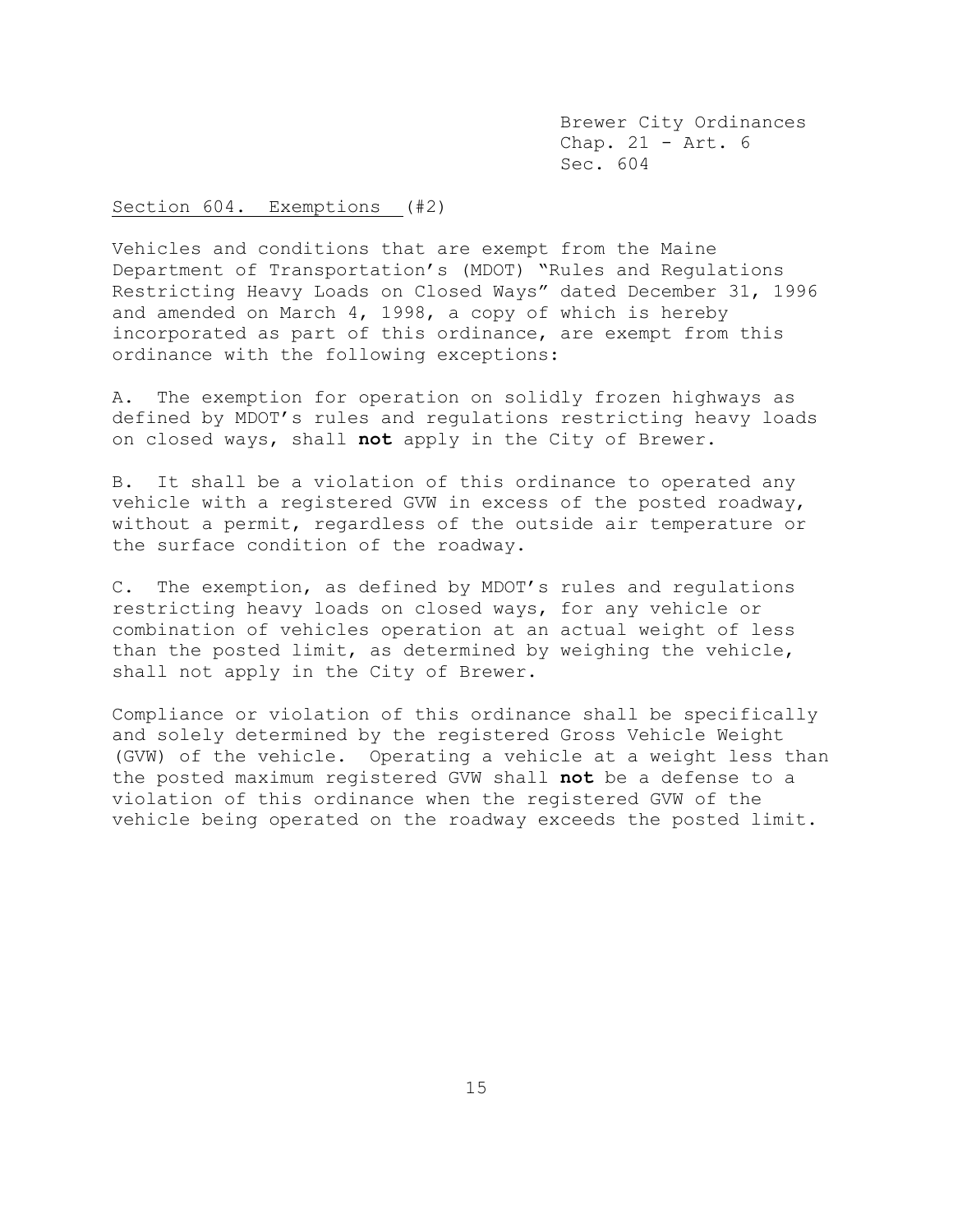Brewer City Ordinances Chap. 21 - Art. 6 Sec. 605

### Section 605. Permits (#2)

The owner or operator of any vehicle not otherwise exempt as provided herein may apply in writing to the City Engineer for a permit to operate on a posted way or bridge notwithstanding the restriction. The City Engineer, or his or her designee, may issue a permit only upon all of the following findings:

No other route is reasonably available to the applicant; it is a matter of economic necessity and not mere convenience that the applicant use the way or bridge; and the applicant has tendered cash, a bond or other suitable

security running to the city in an amount sufficient, in the judgment of the City Engineer, or his or her designee, to repair any damage to the way or bridge which may reasonably result from the applicant's use of same.

Even if the City Engineer, or his or her designee, makes the foregoing findings, he or she need not issue a permit if he or she determines the applicant's use of the way or bridge could reasonably be expected to create or aggravate a safety hazard or cause substantial damage to a way or bridge maintained by the city. The City Engineer may also limit the number of permits issued or outstanding as may, in his or her judgment, be necessary to preserve and protect the highways and bridges.

In determining whether to issue a permit, the City Engineer, or his or her designee, shall consider the following factors:

the gross registered weight of the vehicle; the current and anticipated condition of the way or bridge; the number and frequency of vehicle trips proposed;

the costs and availability of materials and equipment for repairs; the extent of use by other exempt vehicles; and such other circumstances as may, in his/her judgment, be relevant.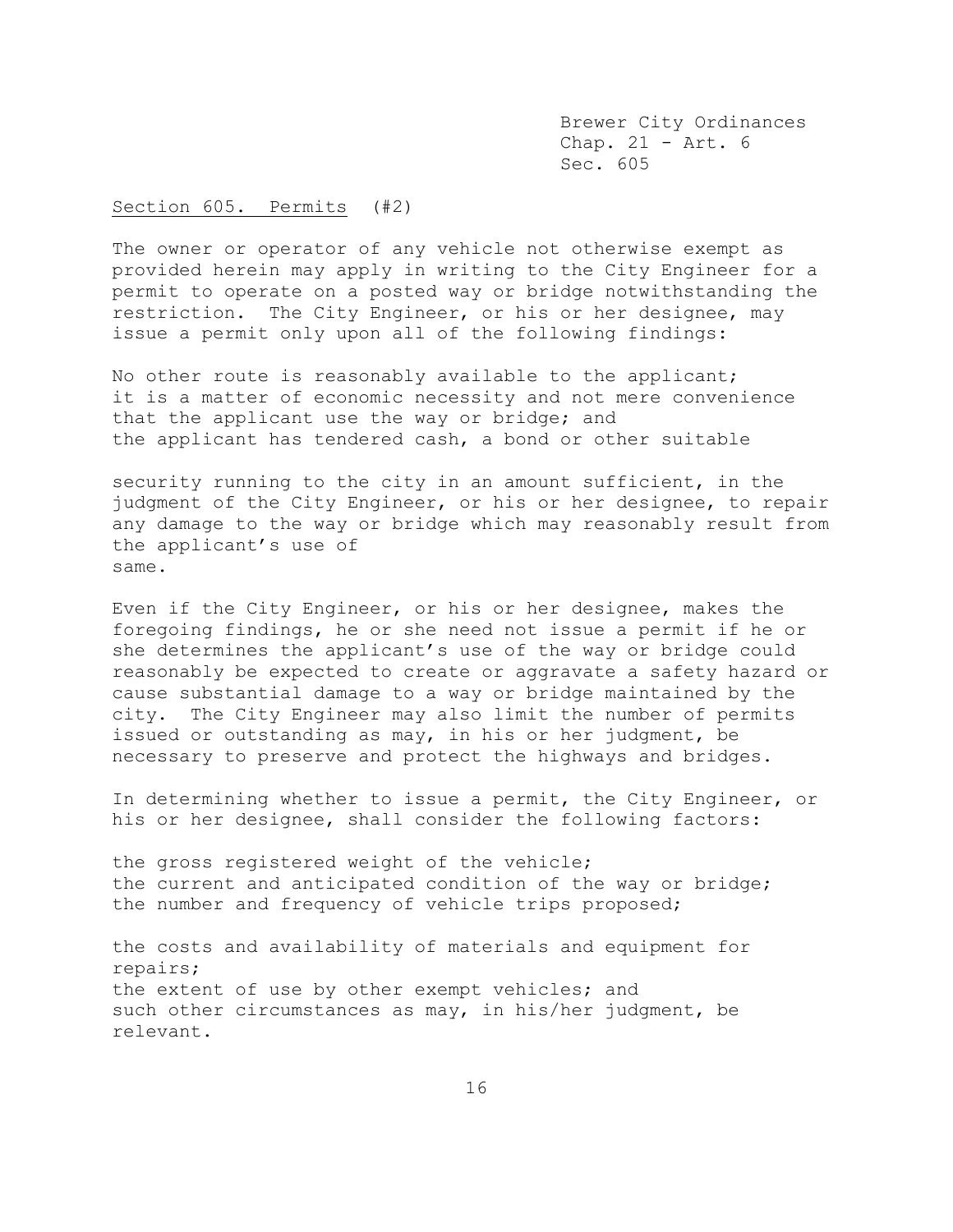Brewer City Ordinances Chap. 21 - Art. 6 Sec. 605 – 608

The City Engineer, or his or her designee, may issue permits subject to reasonable conditions, including but not limited to restrictions on the actual load weight and the number or frequency of vehicle trips, which shall be clearly noted on the permit.

A nonrefundable fee of \$50.00 per permit shall be paid to the City of Brewer, Maine for the issuance of a permit to travel over posted roads within the City of Brewer.

Once issued, the permit or a copy of the permit, must be kept in the vehicle or vehicles for which the permit was issued. Failure to promptly produce the permit or a copy of the permit upon request will be considered a violation of this section of this ordinance whereas the vehicle owner would be subject to penalties as outlined in Section 607 of this ordinance.

### Section 606. Administration and Enforcement (#2)

This Article shall be administered and may be enforced by the City Engineer, or his or her designee, or a City of Brewer Police Officer acting as agent of the City Council.

#### Section 607. Penalties (#2)

Any violation of this ordinance shall be a civil infraction subject to a fine in the amount of Two Hundred Fifty (\$250.00) Dollars for the first offense; Five Hundred (\$500.00)Dollars for the second offense occurring within a Twelve (12) month period of the second offense. Each violation shall be deemed a separate offense. In addition to any fine, the city may seek restitution for the cost of repairs to any damaged way or bridge and reasonable attorney fees and costs. Prosecution shall be in the name of the city and shall be brought in the Maine District Court.

# Section 608. Amendments

This Article may be amended by the City Council at any properly noticed meeting.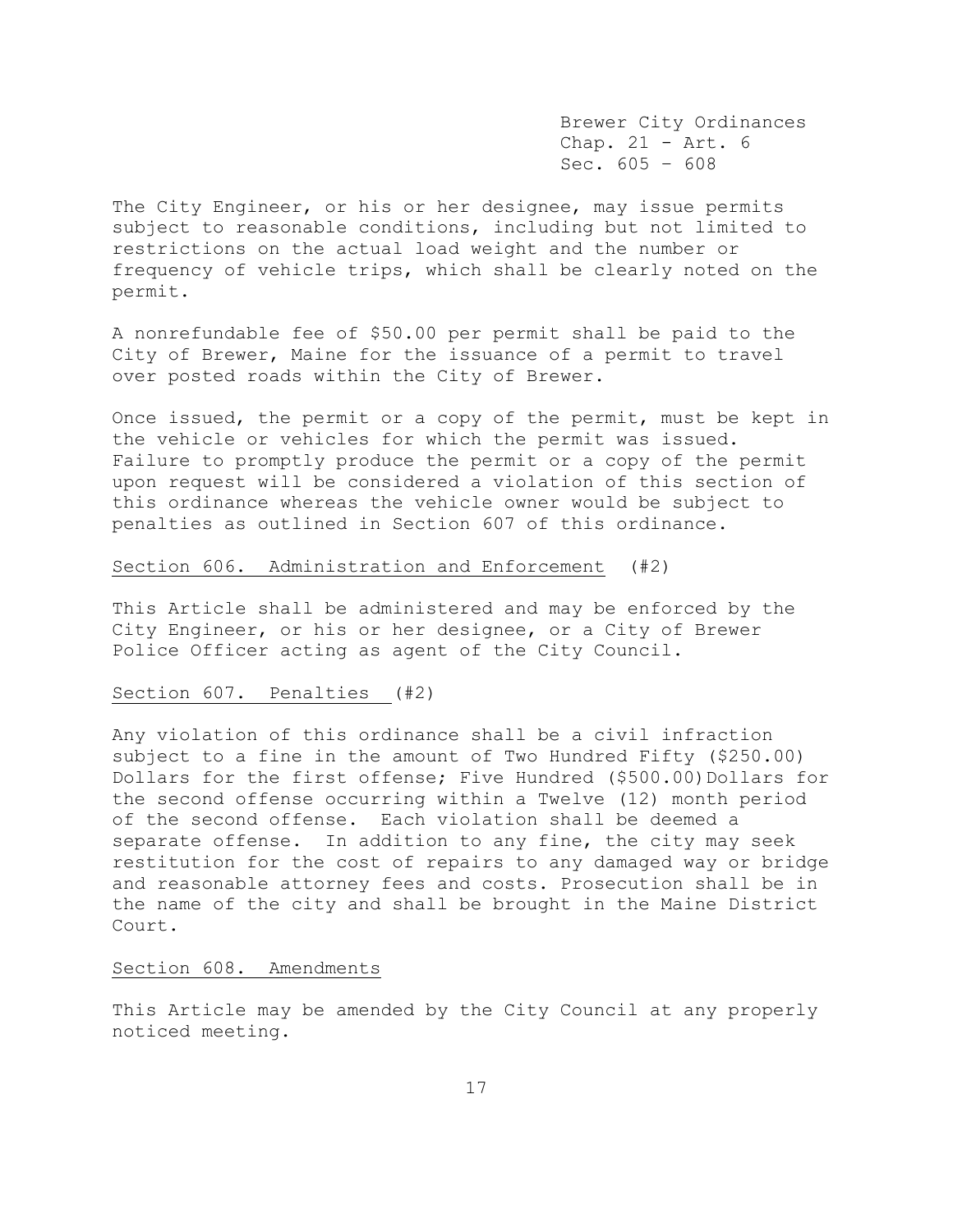Brewer City Ordinances Chap.  $21 - \text{Art. } 6$ Sec. 609

# Section 609. Severability; Effective Date

In the event any portion of this Ordinance is declared invalid by a court of competent jurisdiction, the remaining portions shall continue in full force and effect.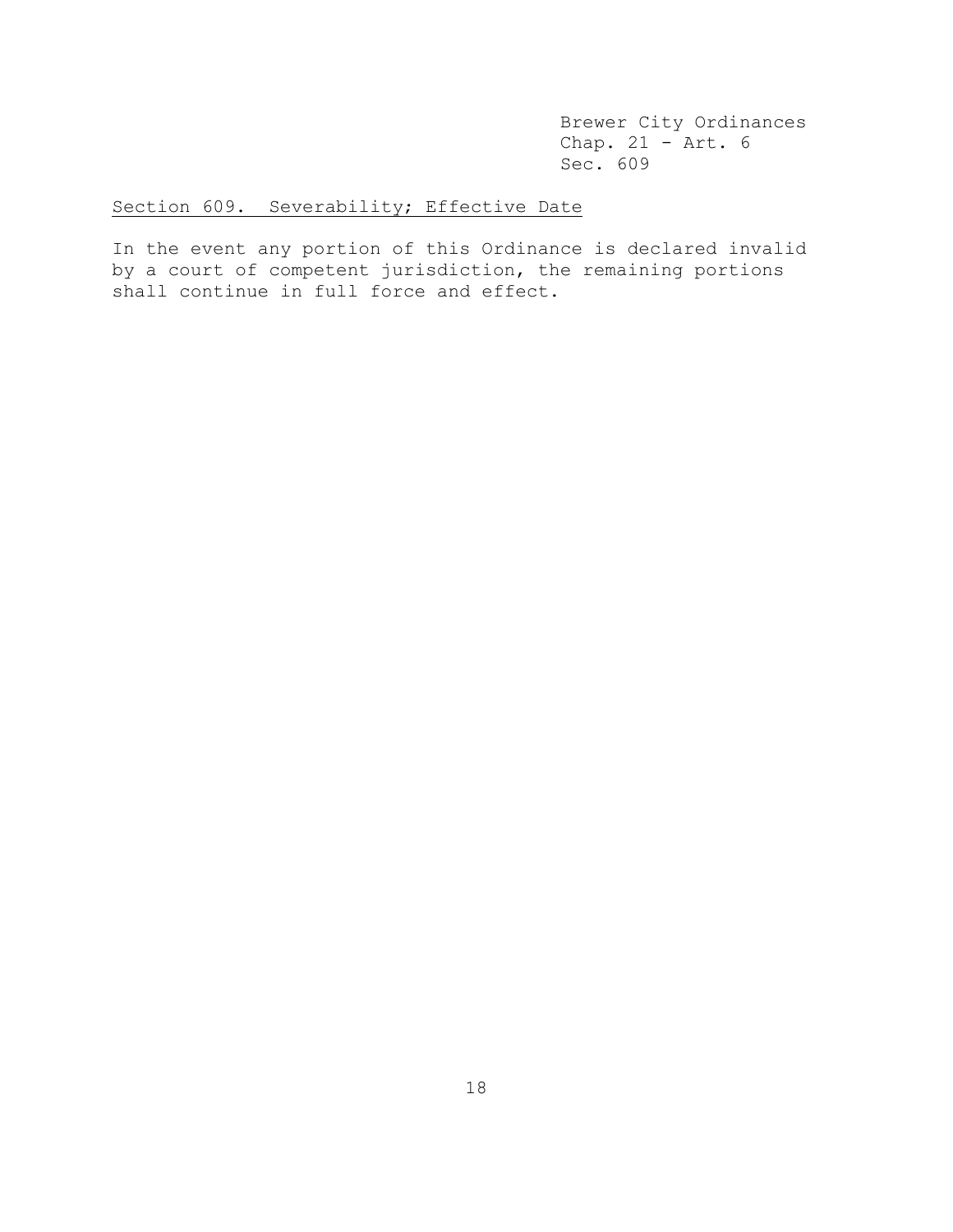Brewer City Ordinances Chap. 21 - Art. 7 Sec. 701 – 702

#### **ARTICLE 7 ENFORCEMENT**

### Section 701 Administration and Enforcement

Unless otherwise provided, this Chapter shall be enforced by the Code Enforcement Officer as agent of the City Council

# Section 702 Penalty.

Unless there is a penalty previously provided for a civil penalty of up to One Hundred (\$100.00) Dollars per day! With each day being a separate violation, may be assessed by the Maine District Court or a violation of this Chapter. The City of Brewer shall also be entitled to its reasonable attorney fees and costs from the person or entity learned to have violated this Chapter.